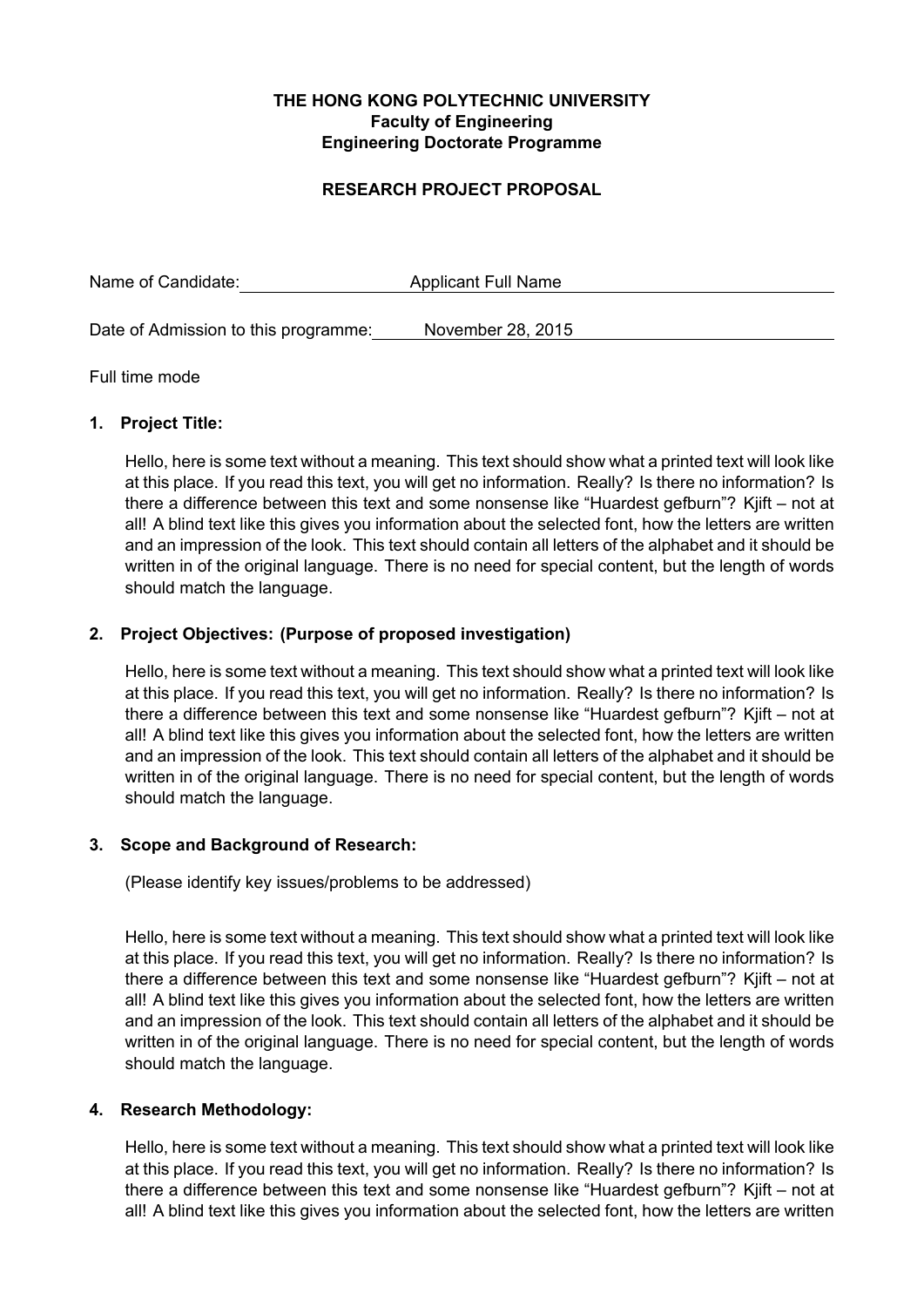and an impression of the look. This text should contain all letters of the alphabet and it should be written in of the original language. There is no need for special content, but the length of words should match the language.

# **5. Project Significance and Value:**

Hello, here is some text without a meaning. This text should show what a printed text will look like at this place. If you read this text, you will get no information. Really? Is there no information? Is there a difference between this text and some nonsense like "Huardest gefburn"? Kjift – not at all! A blind text like this gives you information about the selected font, how the letters are written and an impression of the look. This text should contain all letters of the alphabet and it should be written in of the original language. There is no need for special content, but the length of words should match the language.

# **6. Details of Any External Collaboration:**

Hello, here is some text without a meaning. This text should show what a printed text will look like at this place. If you read this text, you will get no information. Really? Is there no information? Is there a difference between this text and some nonsense like "Huardest gefburn"? Kjift – not at all! A blind text like this gives you information about the selected font, how the letters are written and an impression of the look. This text should contain all letters of the alphabet and it should be written in of the original language. There is no need for special content, but the length of words should match the language.

In these circumstances, are there likely to be any complications associated with the publication of your thesis? Give details.

# **7. Project schedule**

Hello, here is some text without a meaning. This text should show what a printed text will look like at this place. If you read this text, you will get no information. Really? Is there no information? Is there a difference between this text and some nonsense like "Huardest gefburn"? Kjift – not at all! A blind text like this gives you information about the selected font, how the letters are written and an impression of the look. This text should contain all letters of the alphabet and it should be written in of the original language. There is no need for special content, but the length of words should match the language.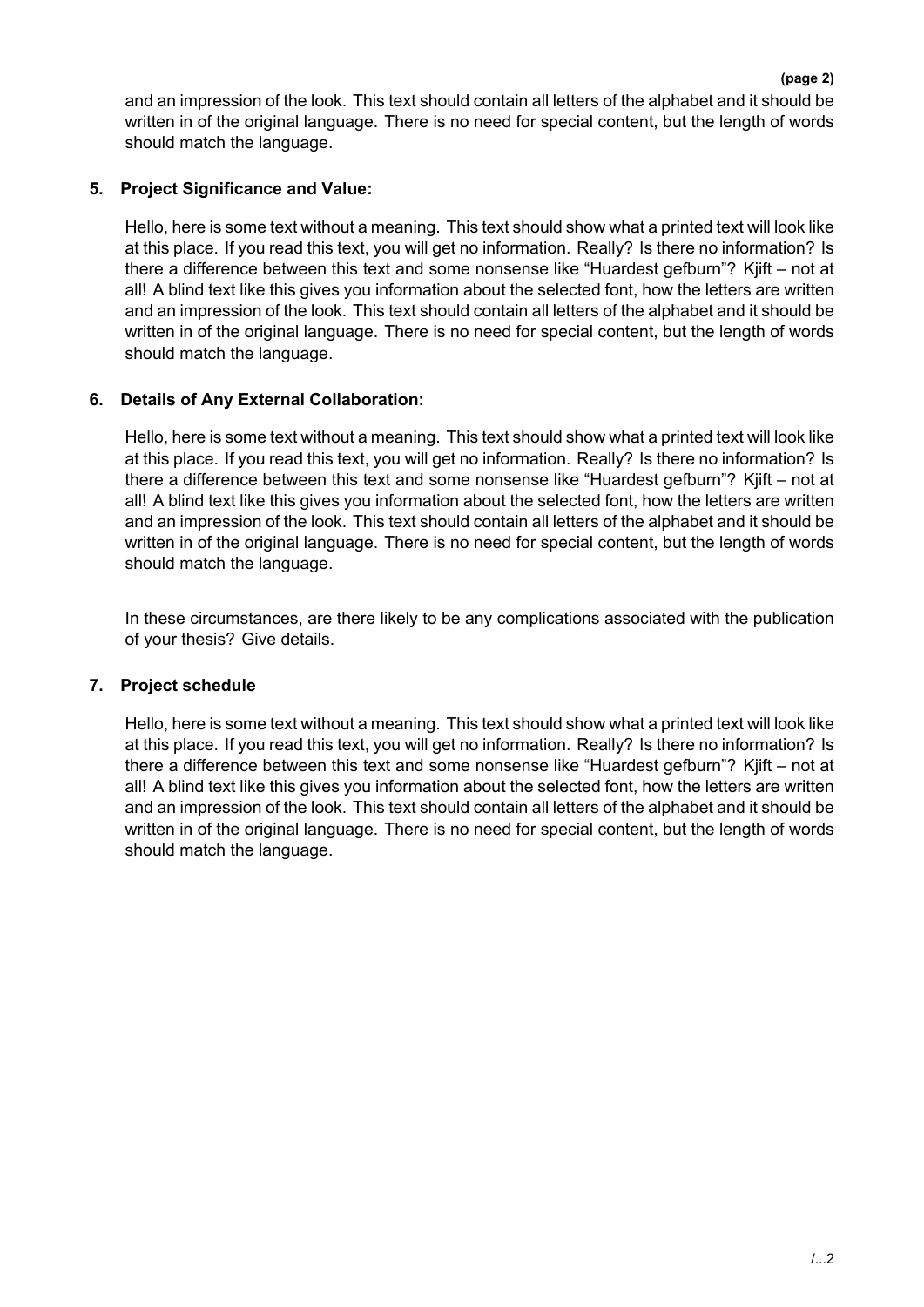# **8. Research Ethics / Safety Approval**

(For ethics approval, (Temporary) Chief Supervisor please read the Guidelines for Ethics Review of Research/Teaching Projects Involving Human Subjects, which are available at https:// www2.polyu.edu.hk/research\_handbook/appendix/ap6g.pdf, and make sure that ethics approval is obtained if your project involves human subjects. For safety approval, please read the policy and procedures for safety approval available at the Health, Safety & Environm[ent Office](https://www2.polyu.edu.hk/research_handbook/appendix/ap6g.pdf) [Homepage. Please attach the approval letter where appropriate](https://www2.polyu.edu.hk/research_handbook/appendix/ap6g.pdf).)

(Temporary) Chief Supervisor confirms that approval:



(\* Please tick as appropriate)

#### **9. Statement of the Applicant**

I wish to register for the research project component on the basis of the proposal given in this Form.

I understand that, during the period of my registration with the University, I may not be a candidate for any other degree or award.

I understand that, except with the specific permission of the EngD Programme Committee, I must prepare and defend my thesis in English. (You are required to seek permission if another language, which is considered more appropriate to the subject, is to be used in the presentation of the thesis. Please submit the justification together with this application)

I undertake to abide by the general regulations of the University.

| Signature         |                            | Date | November 28, 2015 |  |
|-------------------|----------------------------|------|-------------------|--|
| (Applicant)       |                            |      |                   |  |
| Name of Applicant | <b>Applicant Full Name</b> |      |                   |  |